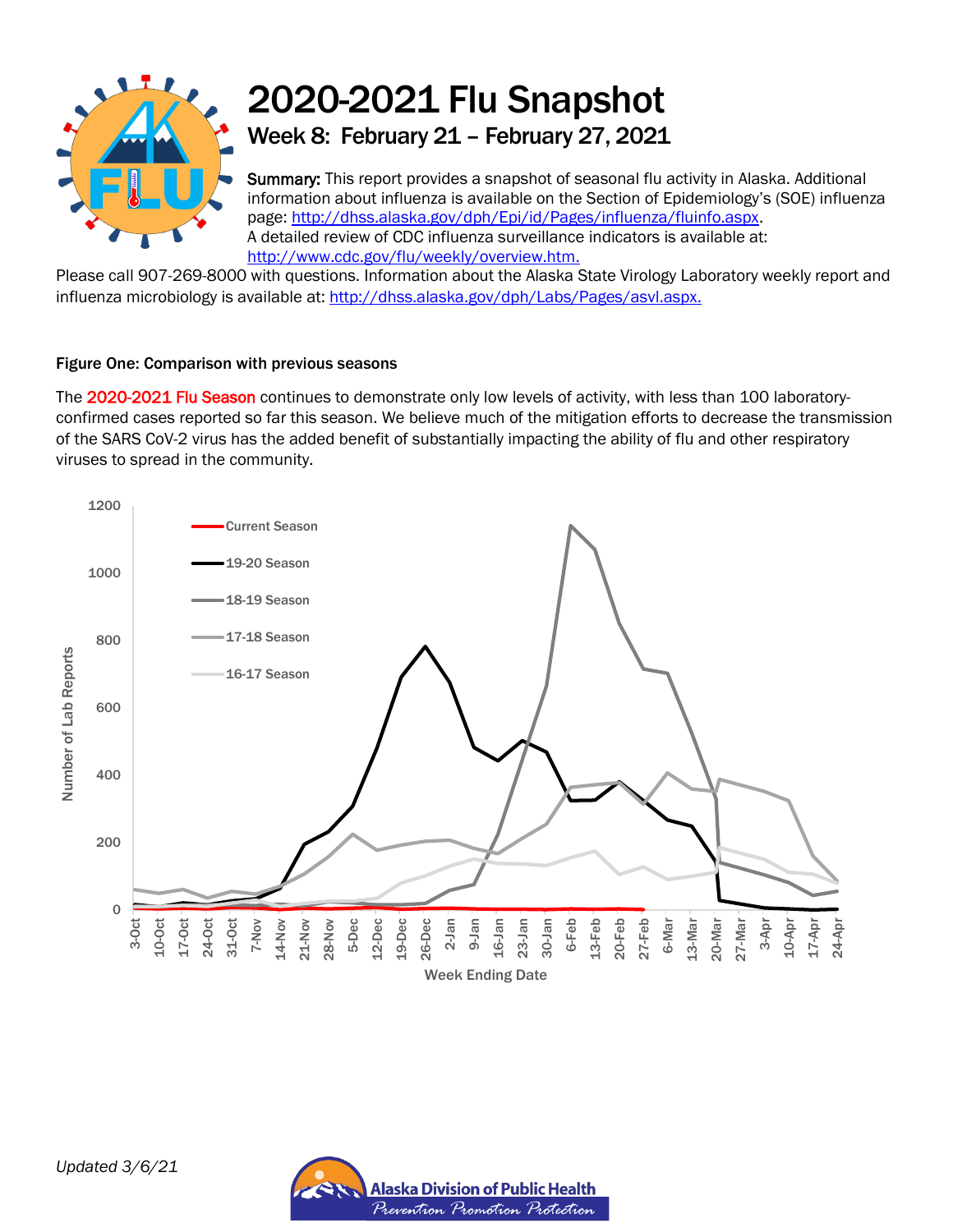### Figure Two: Lab-confirmed case numbers

Numbers have been low across the state this flu season. This year, we are presenting these data by Behavioral Health Region to align with COVID-19 surveillance.



#### Figure Three: Lab-confirmed case rates per 10,000 people

Flu rates show similar temporal patterns to the numbers. The state rate is in gray. Because the number of cases is small, the rates are extremely small. We think that is due to increased precautions due to other respiratory illness circulating, mask wearing and better hand hygiene.



Important notes: 1) Cases are assigned by date of onset, diagnosis, or report — whichever is earliest; therefore, case counts may be updated as new data become available. 2) By national convention, cases are assigned by patient residence. For influenza cases when residence is not specified, cases are assigned to the location of the health care provider. 3) Areas with low or no case counts may reflect absence of testing rather than absence of disease. 4) Rapid influenza tests may give false positive or false negative results. PCR testing is recommended for confirmation.